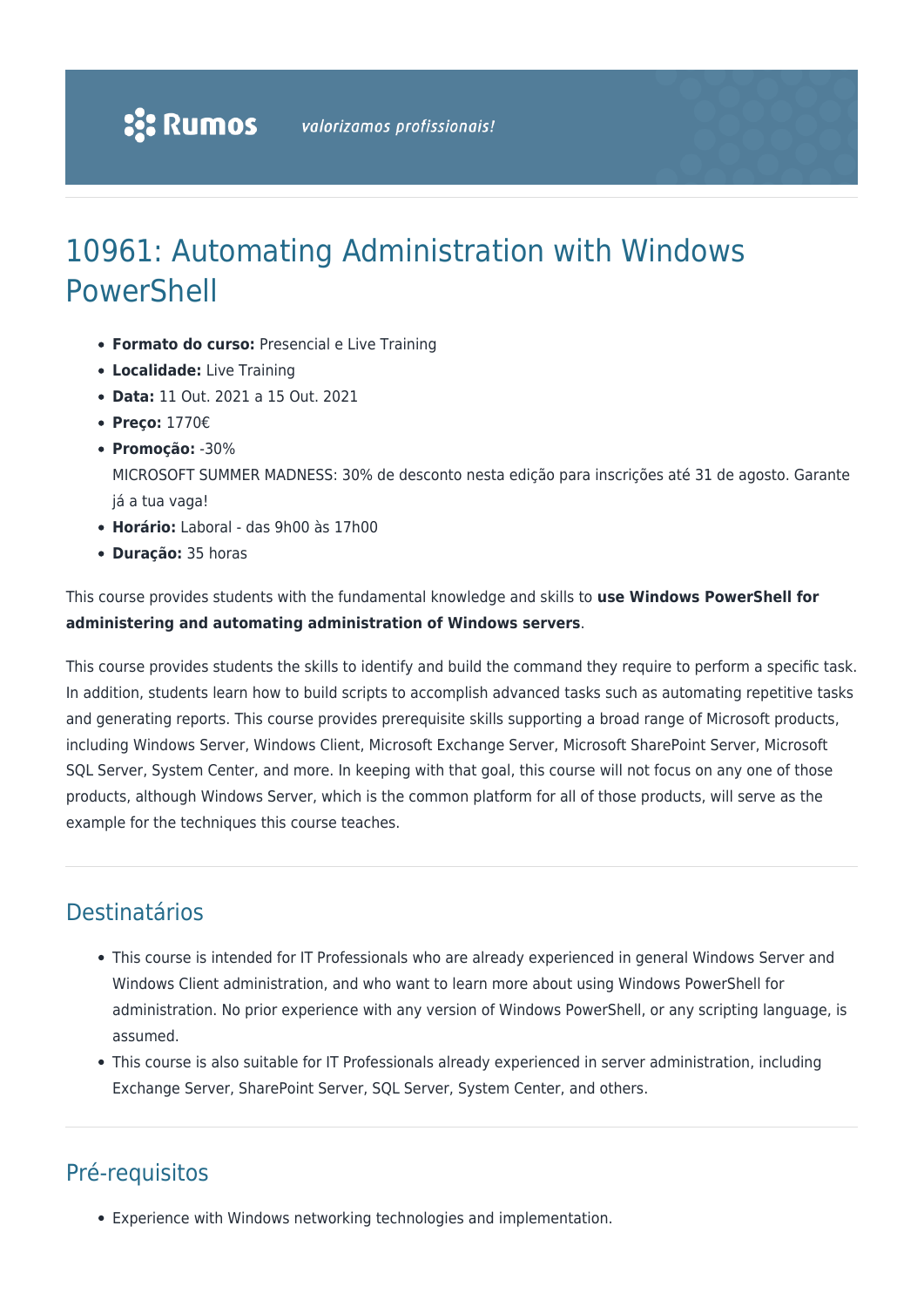- Experience with Windows Server administration, maintenance, and troubleshooting.
- Experience with Windows Client administration, maintenance, and troubleshooting
- Students who attend this training can meet the prerequisites by obtaining equivalent knowledge and skills through practical experience as a Windows system administrator. No prerequisite courses are required.

## **Objectivos**

After completing this course, students will be able to:

- Describe the functionality of Windows PowerShell and use it to run and find basic commands.
- Identify and run cmdlets for server administration.
- Work with Windows PowerShell pipeline.
- Describe the techniques Windows PowerShell pipeline uses.
- Use PSProviders and PSDrives to work with other forms of storage.
- Query system information by using WMI and CIM.
- Work with variables, arrays, and hash tables.
- Write basic scripts in Windows PowerShell.
- Write advanced scripts in Windows PowerShell.
- Administer remote computers.
- Use background jobs and scheduled jobs.
- Use advanced Windows PowerShell techniques.

### Programa

Module 1: Getting started with Windows PowerShell

This module will introduce you to Windows PowerShell and provide an overview of the product's functionality. The module shows you how to open and configure the shell for use and how to run commands within the shell. The module also introduces the built-in Help system in Windows PowerShell.

#### Lessons

- Overview and background of Windows PowerShell
- Understanding command syntax
- Finding commands

Lab : Configuring Windows PowerShell

- Configuring the Windows PowerShell console
- Configuring the Windows PowerShell ISE application

Lab : Finding and running basic commands

- Finding commands
- Running commands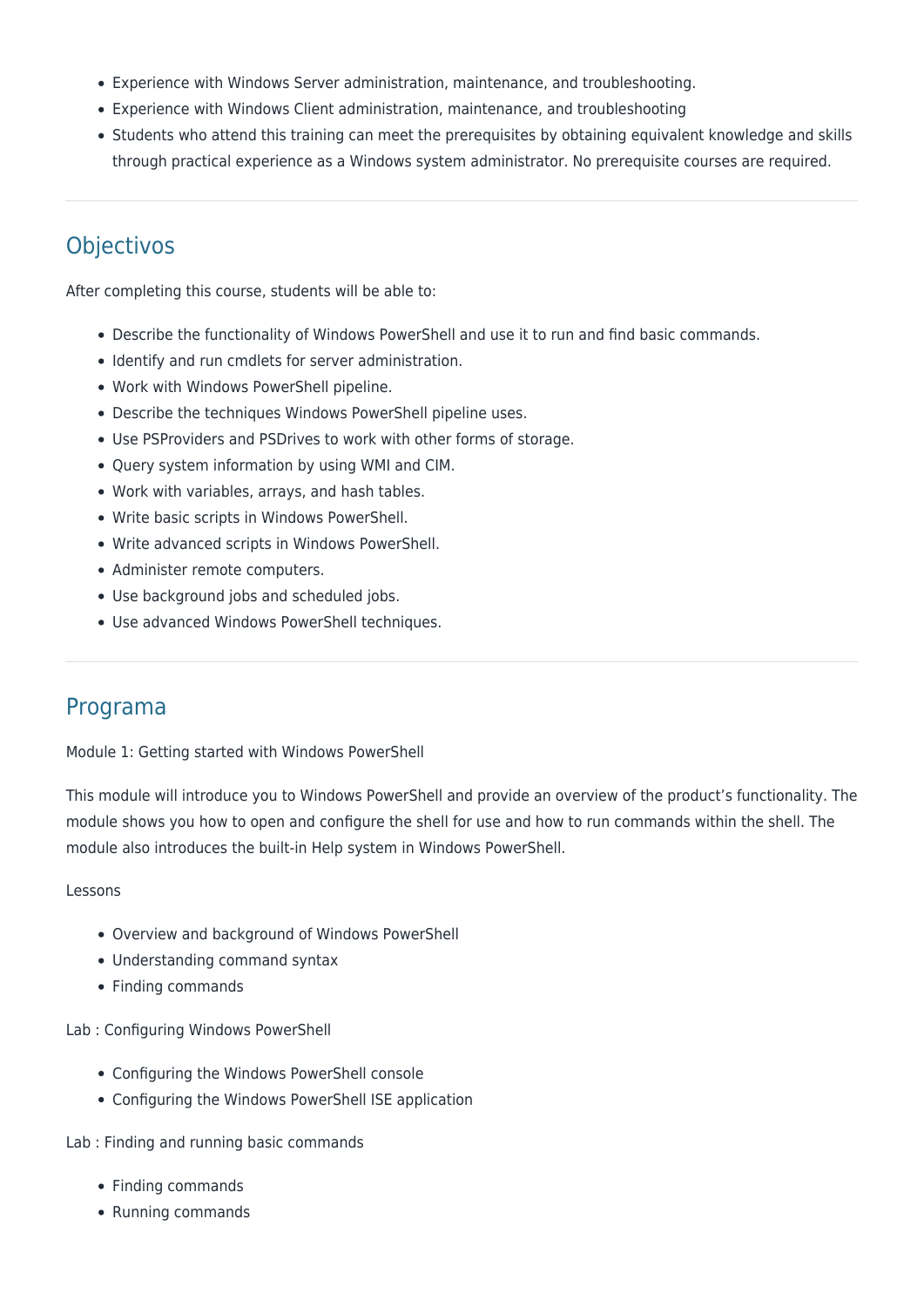Using the About files

After completing this module, students will be able to:

- Open and configure Windows PowerShell.
- Find and run Windows PowerShell commands.
- Run commands by using the correct command and parameter syntax.

#### **Cmdlets for administration**

This module introduces you to the cmdlets commonly used for administration. While you can search for cmdlets each time you need to accomplish a task, it is more efficient to have at least a basic understanding of the cmdlets available for system administration.

#### Lessons

- Active Directory administration cmdlets
- Network configuration cmdlets
- Other server administration cmdlets

#### Lab : Windows Administration

- Creating and managing Active Directory objects
- Configuring network settings on Windows Server
- Creating a web site

After completing this module, students will be able to:

- Identify and use cmdlets for Active Directory administration.
- Identify and use cmdlets for network configuration.
- Identify and use cmdlets for other server administration tasks.

#### **Working with the Windows PowerShell pipeline**

This module introduces the pipeline feature of Windows PowerShell. Although the pipeline feature is included in several command-line shells such as the command prompt in the Windows operating system, the pipeline feature in Windows PowerShell provides more complex, more flexible, and more capable functionalities compared to other shells. This module provides you with the skills and knowledge that will help you use the shell more effectively and efficiently.

#### Lessons

- Understanding the pipeline
- Selecting, sorting, and measuring objects
- Filtering objects out of the pipeline
- Enumerating objects in the pipeline
- Sending pipeline data as output

#### Lab : Using the pipeline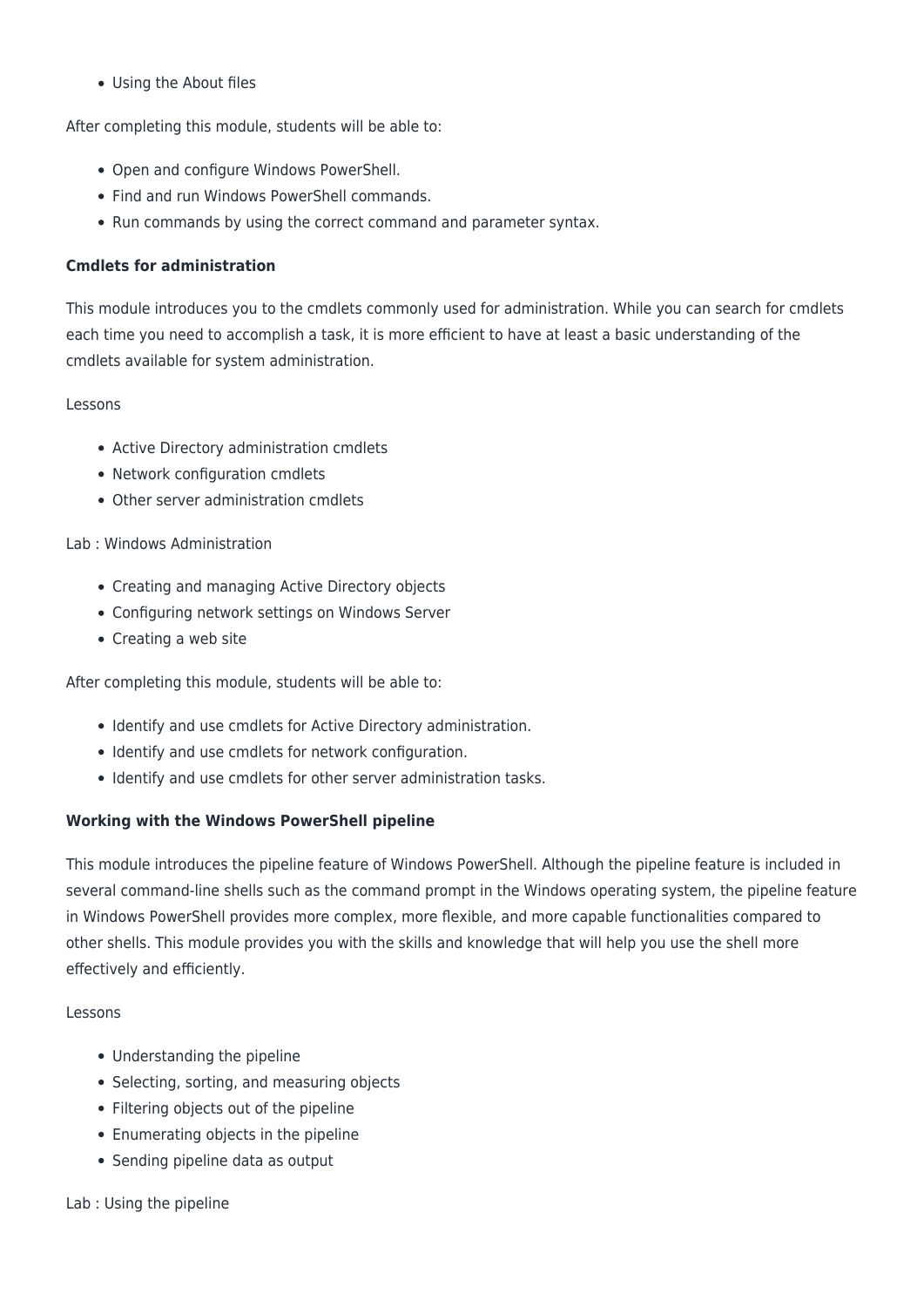- Selecting, sorting, and displaying data
- Lab : Filtering objects
	- Filtering objects
- Lab : Enumerating objects
	- Enumerating objects
- Lab : Sending output to a file
	- Exporting user information to a file

After completing this module, students will be able to:

- Describe the purpose of the Windows PowerShell pipeline.
- Select, sort, and measure objects in the pipeline.
- Filter objects out of the pipeline.
- Enumerate objects in the pipeline.
- Send output consisting of pipeline data.

#### **Understanding how the pipeline works**

This module shows you how Windows PowerShell passes objects from one command to another in the pipeline. The shell provides two techniques that you can use. Knowing how these techniques work, and which one will be used in a given scenario, lets you construct more useful and complex command lines.

#### Lessons

- Passing the pipeline data
- Advanced considerations for pipeline data

Lab : Working with pipeline parameter binding

• Predicting pipeline behaviour

After completing this module, students will be able to:

- Pass data by using the ByValue technique.
- Describe the advanced techniques for passing pipeline data.

#### **Using PSProviders and PSDrives**

This module introduces the PSProviders and PSDrives adapters. A PSProvider is basically a Windows PowerShell adapter that makes some form of storage resemble a disk drive. A PSDrive is an actual connection to a form of storage. You can use these two adapters to work with various forms of storage by using the same commands and techniques that you use to manage the file system.

Lessons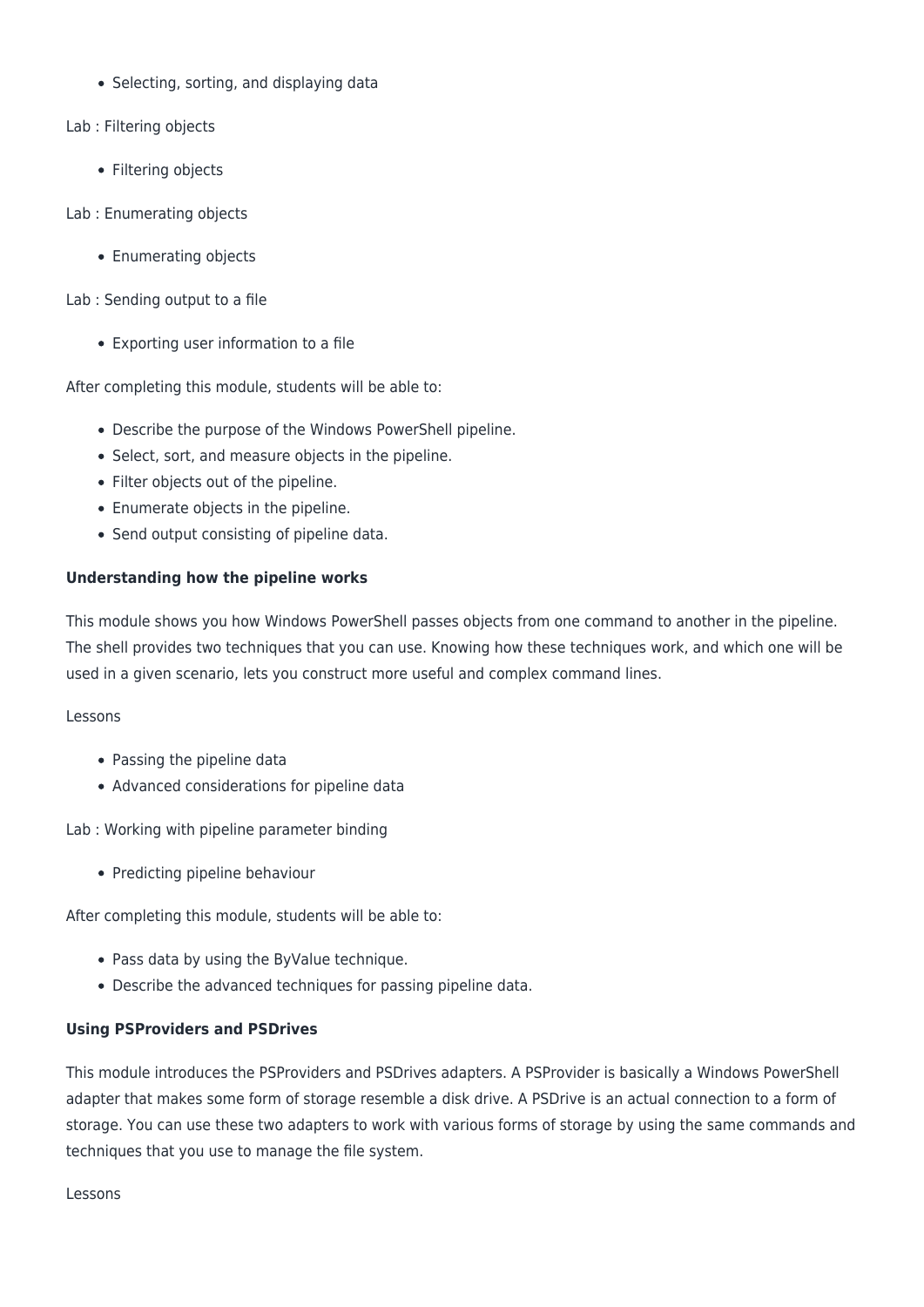- Using PSProviders
- Using PSDrives

Lab : Using PSProviders and PSDrives

- Creating files and folders on a remote computer
- Creating a registry key for your future scripts
- Create a new Active Directory group

After completing this module, students will be able to:

- Use PSProviders.
- Use PSDrives.

#### **Querying system information by using WMI and CIM**

This module introduces you to two parallel technologies: Windows Management Instrumentation (WMI) and Common Information Model (CIM). Both these technologies provide local and remote access to a repository of management information including access to robust information available from the operating system, computer hardware, and installed software.

#### Lessons

- Understanding WMI and CIM
- Querying data by using WMI and CIM
- Making changes with WMI/CIM

#### Lab : Working with WMI and CIM

- Querying information by using WMI
- Querying information by using CIM
- Invoking methods

After completing this module, students will be able to:

- Explain the differences between Common Information Model (CIM) and Windows Management Instrumentation (WMI).
- Query management information by using CIM and WMI.
- Invoke methods by using CIM and WMI.

#### **Working with variables, arrays, and hash tables**

This module provides you the skills and knowledge required to use variables, arrays, and hash tables in Windows **PowerShell** 

Lessons

- Using variables.
- Manipulating variables.
- Manipulating arrays and hash tables.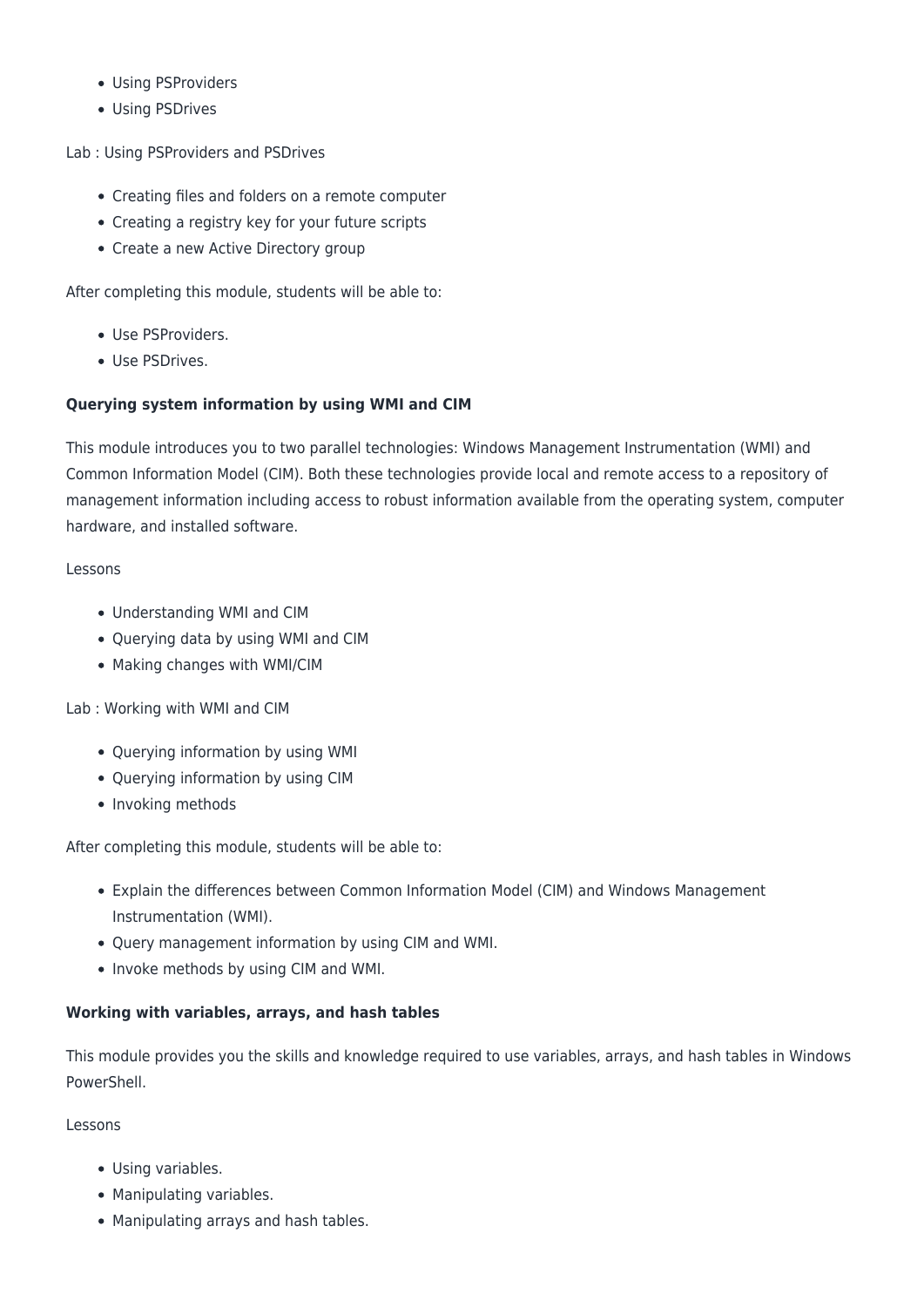#### Lab : Working with variables

- Working with variable types
- Using arrays
- Using hash tables

After completing this module, students will be able to:

- Assign a value to variables.
- Describe how to manipulate variables.
- Describe how to manipulate arrays and hash tables.

#### **Basic scripting**

This module shows you how to package a Windows PowerShell command in a script. Scripts allow you to perform repetitive tasks and more complex tasks than cannot be accomplished in a single command.

#### Lessons

- Introduction to scripting
- Scripting constructs
- Importing data from files

#### Lab : Basic scripting

- Setting a script
- Processing an array with a ForEach loop
- Processing items by using If statements
- Creating a random password
- Creating users based on a CSV file

After completing this module, students will be able to:

- Run a Windows PowerShell script.
- Use Windows PowerShell scripting constructs.
- Import data from a file.

#### **Advanced scripting**

This module introduces you to more advanced techniques that you can use in scripts. These techniques includes gathering user input, reading input from files, documenting scripts with help information and error handling.

#### Lessons

- Accepting user input
- Overview of script documentation
- Troubleshooting and error handling
- Functions and modules

#### Lab : Accepting data from users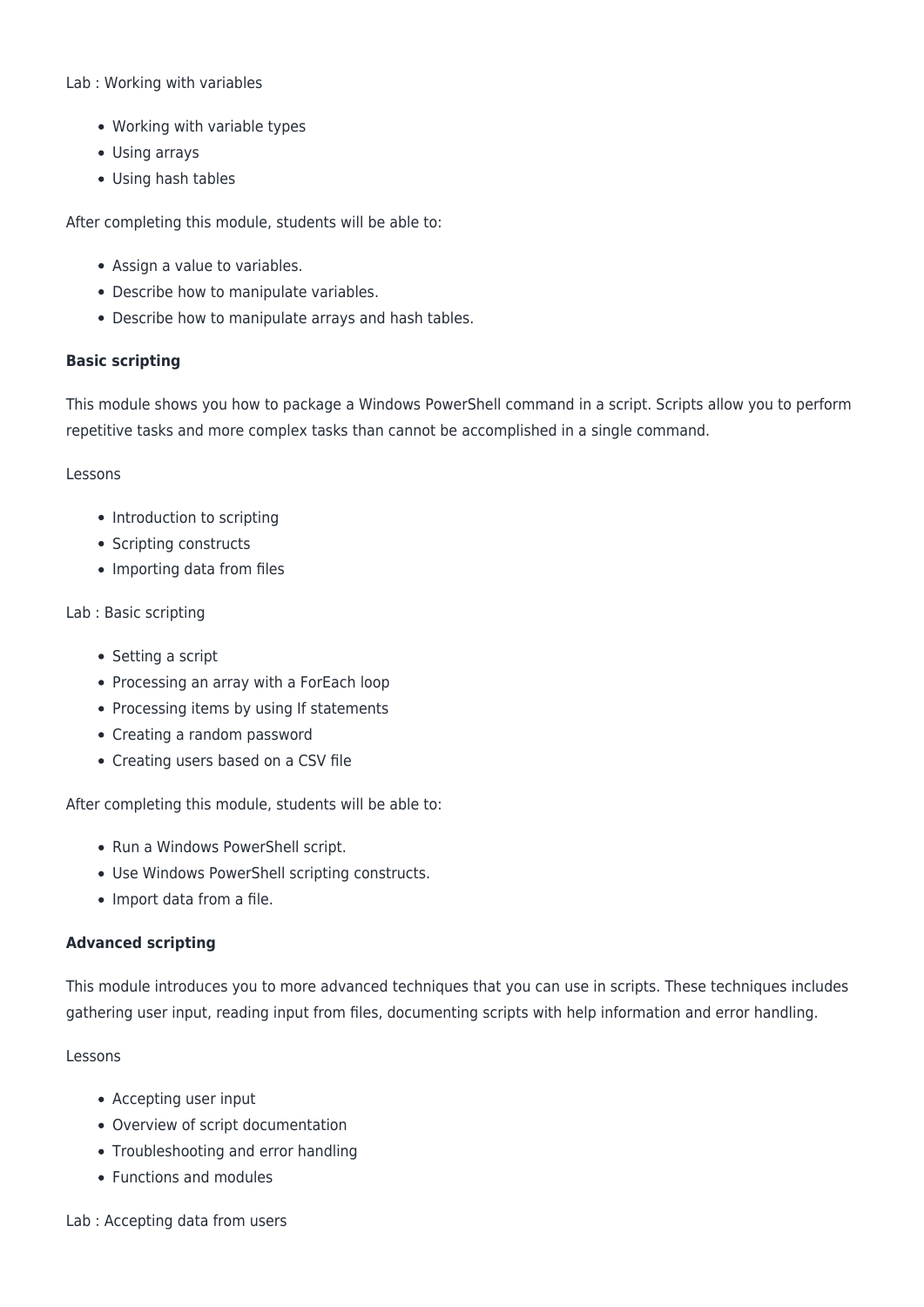- Querying disk information from remote computers
- Updating the script to use alternate credentials
- Documenting a script

Lab : Implementing functions and modules

- Creating a logging function
- Adding error handling to a script
- Converting a function to a module

After completing this module, students will be able to:

- Accept user input for a script.
- Explain script documentation.
- Implement error handling for a script.
- Explain functions and modules.

#### **Administering Remote Computers**

This module introduces you to the Windows PowerShell remoting technology that enables you to connect to one or more remote computers and instruct them to run commands on your behalf.

#### Lessons

- Using basic Windows PowerShell remoting
- Using advanced Windows PowerShell remoting techniques
- Using PSSessions

#### Lab : Using basic remoting

- Enabling remoting on the local computer
- Performing one-to-one remoting
- Performing one-to-many remoting

#### Lab : Using PSSessions

- Using implicit remoting
- Managing multiple computers

After completing this module, students will be able to:

- Describe remoting architecture and security.
- Use advanced remoting techniques.
- Create and manage persistent remoting sessions.

#### **Using background jobs and scheduled jobs**

This module provides information about the job features of Windows PowerShell. Jobs are an extension point in Windows PowerShell, and there are many different kinds of jobs. Each kind of job can work slightly differently,